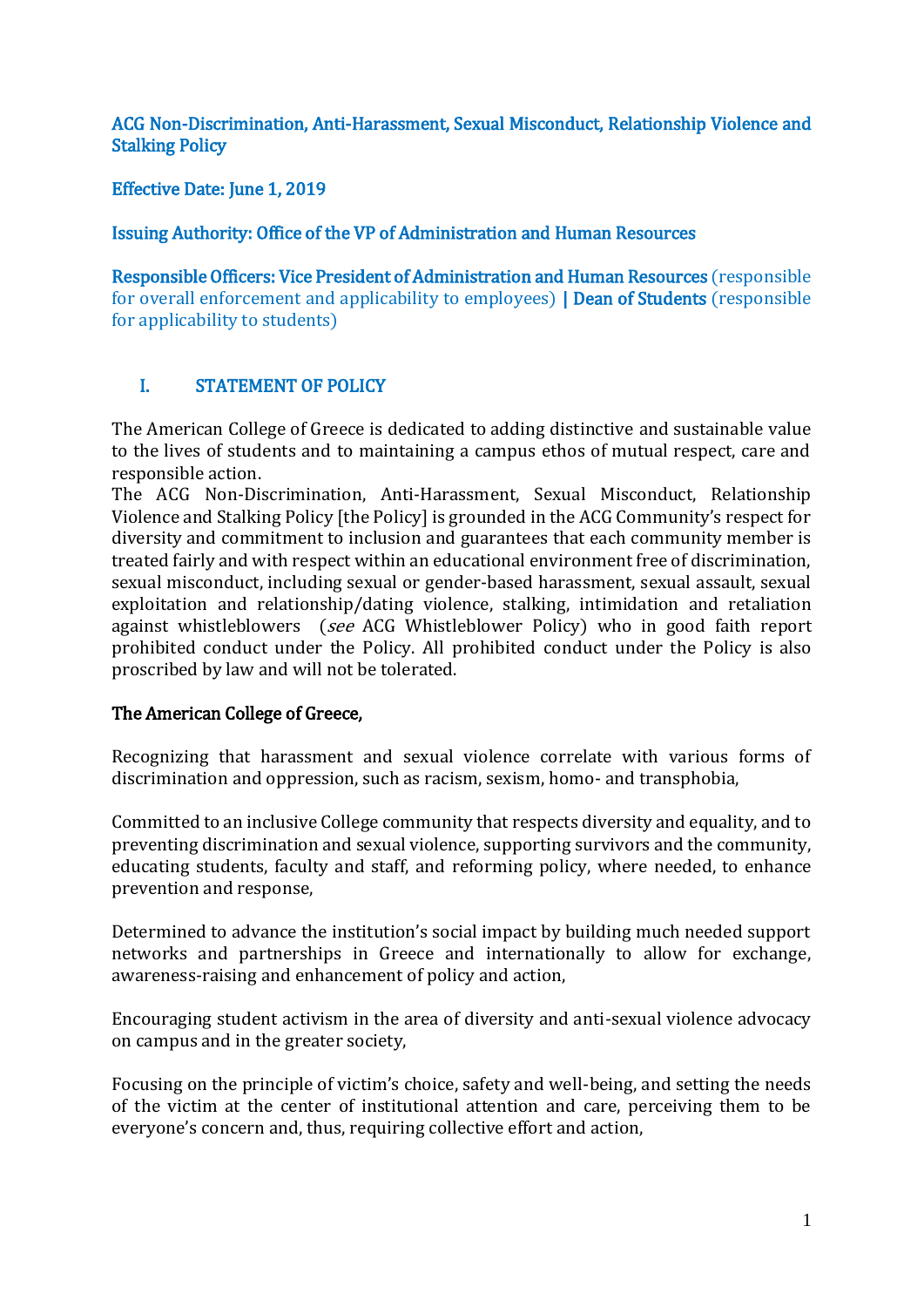### Hereby issues a centralized policy and guidelines for ACG students and employees, applicable, where defined, also to third parties, that:

Provides a single, easily accessible, user-friendly document for students, faculty, staff, and others affected by sexual violence/misconduct to identify institutional rules, the rights of students and employees, and expectations of the College and ACG community members, particularly faculty, administrators, staff and those in inherently unequal positions (see below) on campus,

Is driven by campus leadership and vetted by key campus stakeholders – the Office of Student Affairs, the Office of Human Resources, the ACG Counseling Center, Campus Security, Residence Complex staff, students and student groups such as the LGBTQ+ Awareness Club – and external Greek and comparative law experts and local police authorities, who evaluate and provide feedback towards greater clarity, quality and effectiveness,

Takes into account the perspective of students, particularly students who have been affected by sexual misconduct, and is made available through appropriate dissemination and training to all community members, including persons with disabilities and individuals who are not proficient in the English language,

Incorporates standards set by Greek and E.U. law and policy and U.S. federal laws, and complements relevant ACG Policies, Protocols and Codes of Conduct, where applicable, thereby intra-coordinating College by-laws to ensure efficient response,

Provides the basis of the College-wide plan for implementation and dissemination of the Policy to the ACG Community and for mandatory training in the English and Greek language (see Appendix A), including bystander intervention strategies involving userfriendly materials and ongoing awareness-raising campaigns,

# II. POLICY SCOPE

This Policy applies to (A) students, faculty and staff, as well as third parties; (B) ACG premises and off-campus locations of scheduled College programs and activities; and the virtual space within which electronic communications involving persons to whom the Policy applies take place; (C) relationships involving ACG Community members.

Prohibited conduct within the scope of the Policy includes (D) discrimination, harassment and sexual harassment, gender-based harassment, sexual assault, sexual exploitation, relationship/dating violence, stalking and cyber-stalking, and retaliation. Key terms are defined (E) towards clear delineation of the Policy Scope.

Violations of the Policy are subject to appropriate sanction or action up to and including discharge and expulsion.

### A. TO WHOM THIS POLICY APPLIES

The Policy applies to all ACG students, faculty and staff, regardless of sexual orientation or gender identity, as well as third parties, when the misconduct occurs on ACG Campuses, premises or at the ACG Residence Complex, and to ACG appointees and those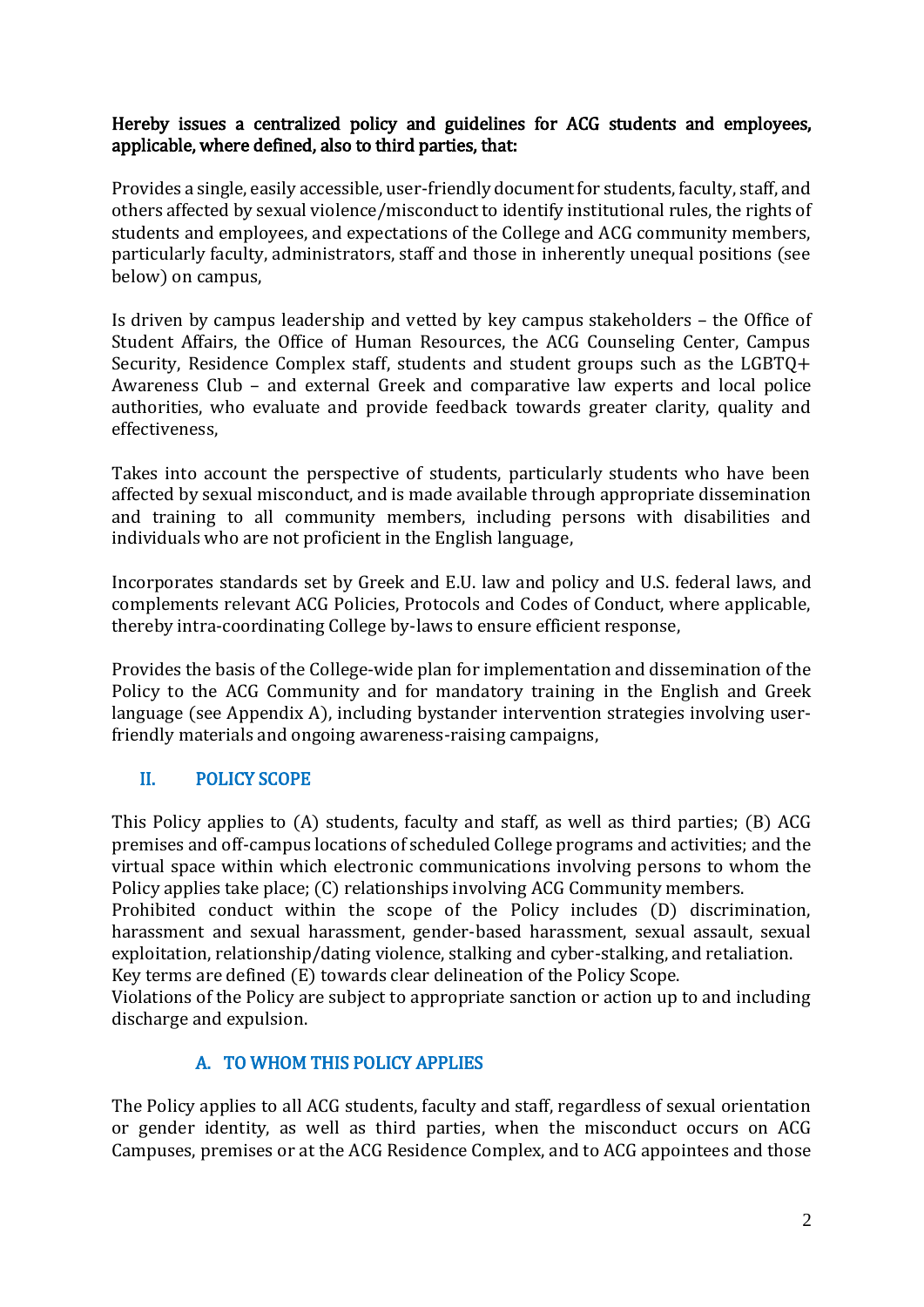who participate in ACG programs and activities on and off campus, including programs abroad.

Individuals to whom this policy applies are subject to appropriate disciplinary sanctions or actions in accordance with the Student Code of Conduct, the Faculty Code of Conduct, the Employee Handbook, and any other relevant ACG Policy (see Whistleblower Policy).

# B. LOCATIONS, PROGRAMS AND ACTIVITIES

The Policy applies to all ACG campuses and premises, including the Residence Complex, and to off campus locations in Greece and abroad where ACG programs, activities and excursions take place. The scope of the Policy comprises study abroad and conference/professional development destinations.

The applicability of the Policy extends also to virtual spaces within which electronic communications involving persons to whom the Policy applies take place (social media, cell phone audio/video and text message conversations, emails).

# C. RELATIONSHIPS

Persons to whom the Policy applies who are in a position of authority in relation to fellow ACG Community members have a special obligation not to engage in prohibited conduct.

All, including consensual sexual or romantic, relationships between individuals in inherently unequal positions on campus, most importantly students, student assistants and on-campus interns, are prohibited by the Policy. Upon entering the ACG Community, employees and students are expected to inform the Office of Human Resources and the Dean of Students respectively about such past and current relationships with ACG Community members.

"Hostile environment" or "quid pro quo" (meaning: "this for that") sexual/gender harassment, namely the form of harassment that occurs when sexual demands or requests for sexual favors are made by a person in authority who can affect employment terms and conditions, privileges, hiring and firing, promotions and disciplinary actions and sanctions, training, performance evaluation and compensation, is prohibited by the Policy. The Policy complements, in that regard, ACG Policies and Procedures applicable to employees, specifically faculty re relationships with students, and students.

Managers and supervisors are specifically expected to serve as models of appropriate conduct for other employees, adhere to and enforce the Policy, and not engage in discrimination, harassment, retaliation or sexual assault. Managers and supervisors have a duty to report prohibited conduct under the Policy that they witness/observe, learn about, or reasonably suspect has occurred. Knowingly allowing prohibited conduct to continue or adopting a casual approach to the enforcement of the Policy shall result in disciplinary action and sanctions. ACG will hold managers and supervisors to a higher standard of accountability.

Recognizing that positions of authority exist also within Student Life at Deree-ACG (student leadership in Clubs/Organizations vis-à-vis student membership, Club/Organization advisors vis-à-vis students, Athletics, Coach vis-à-vis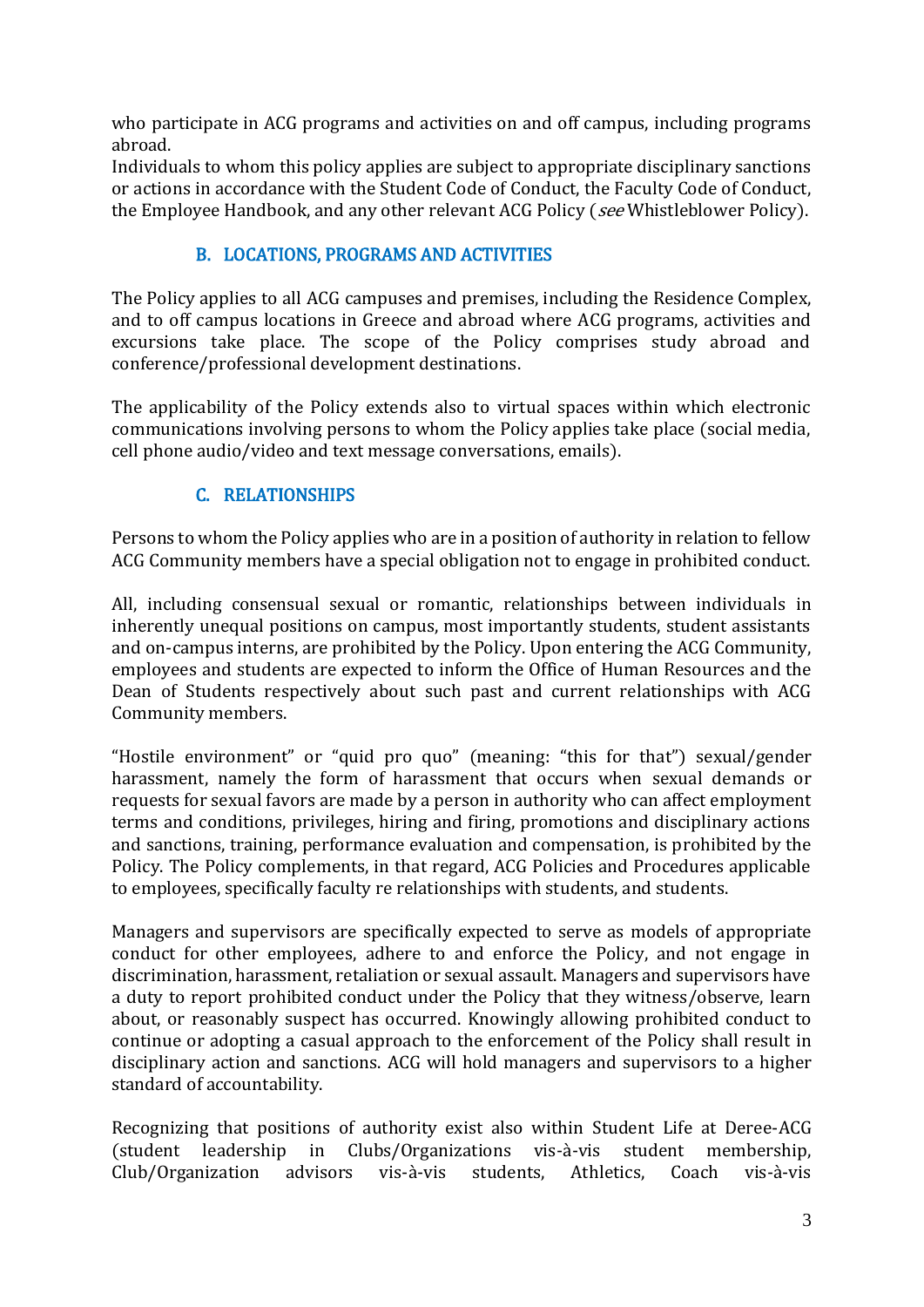students/athletes and teams), the scope of the Policy extends also to "hostile environment" or "quid pro quo" sexual/gender harassment within the student community.

## D. PROHIBITED CONDUCT

Conduct is prohibited under the Policy regardless of the sexual orientation, gender, gender identity, or gender expression of parties involved in a dispute (complainant and respondent).

Activity by email, audio, video and text message communications via cell phone or social media, regardless of where and when they occur, can also constitute conduct prohibited by the Policy.

### 1. Discrimination

Discrimination on the basis of sex, gender and/or gender identity or expression, sexual orientation, disability, age, race, ethnicity, color and membership of a national minority, nationality or national origin, creed, religion or belief, social origin, birth and property, language, political or other opinion, pregnancy, genetic information, marital status, citizenship status, veteran or military status, or on any other legally prohibited basis is unlawful and will not be tolerated.

Specifically, the adverse treatment of any employee based on their actual or perceived membership in a category/group of persons to whom they belong, rather than on the basis of individual merit re terms, conditions or privileges of employment (such as hiring, firing, promoting, disciplining, scheduling, training, evaluating performance, or deciding compensation) constitutes discrimination.

# 2. Harassment

Harassment prohibited by this Non-Discrimination policy includes unwelcome verbal or physical conduct or differential treatment of any person to whom the Policy applies on any of the prohibited basis for discrimination.

Harassment directed toward an employee because of their membership or perceived membership in any protected group is specifically prohibited by the Policy.

The harasser can be the employee's direct supervisor, supervisor in another department, colleague, or someone who is not an ACG employee, such as a parent or student.

### Harassment includes, but is not limited to:

- Verbal abuse and/or offensive and hostile behavior, such as insulting, teasing, mocking, degrading or ridiculing;
- Derogatory remarks concerning a person's sex, gender and/or gender identity or expression, sexual orientation, disability, age, race, ethnicity, color and membership of a national minority, nationality or national origin, creed, religion or belief, social origin, birth and property, language, political or other opinion, pregnancy, genetic information, marital status, citizenship status, veteran or military status, or on any other legally prohibited basis, including display of offensive symbols;
- Unwelcome physical contact, questions, advances, jokes, comments, epithets or demands;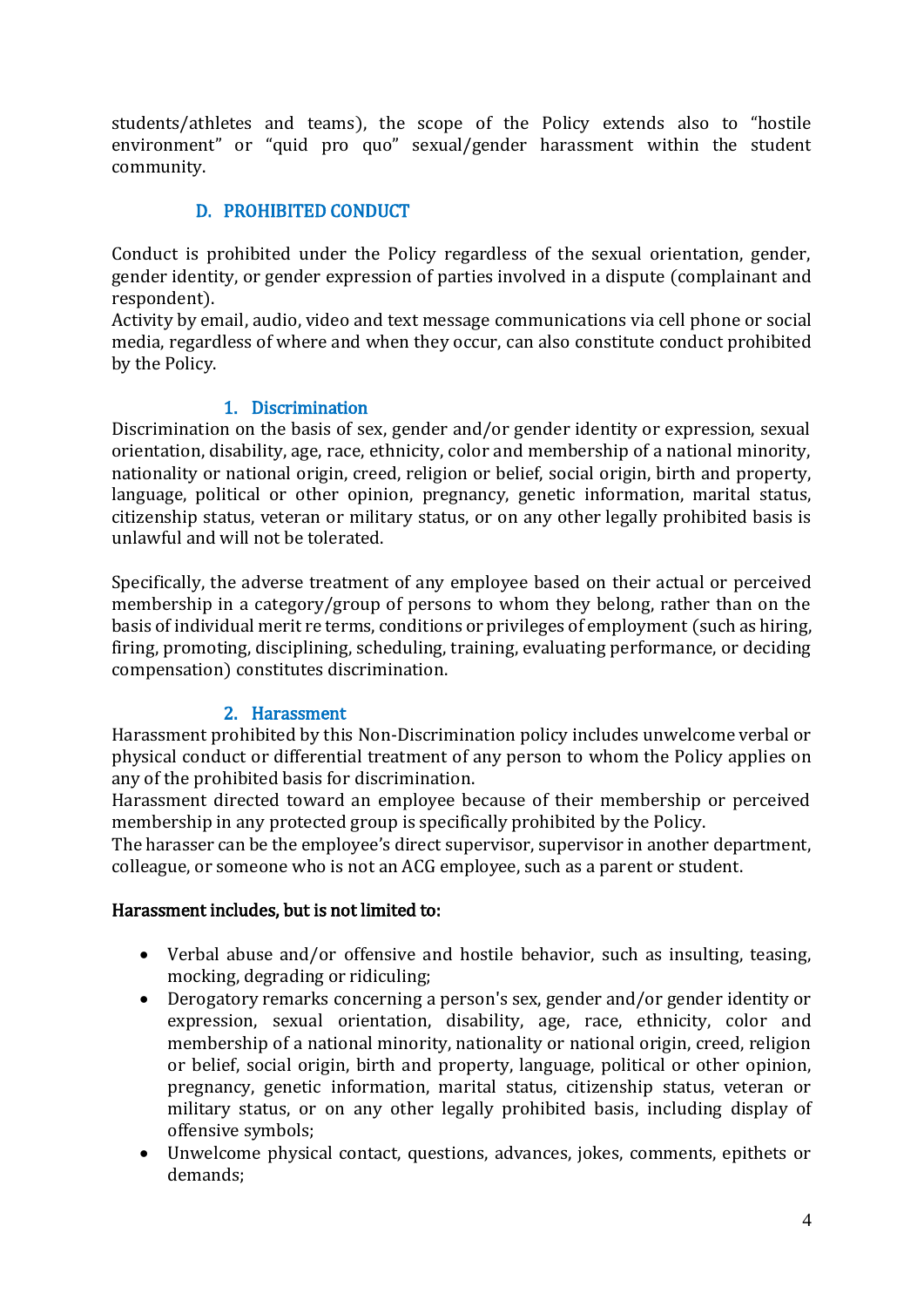- Physical assault or stalking (see Deree Student Code of Conduct; see Stalking, below);
- Electronic transmission or displays of offensive, demeaning or hostile materials;
- Unwillingness to collaborate with an ACG Community member within the scope of assigned tasks and responsibilities or College programs; specifically, unwillingness to train, evaluate the performance of, assist or collaborate with an employee.

Unwelcome conduct is defined as conduct not requested or invited and perceived as undesirable or offensive.

Assessment of whether conduct is unwelcome shall rely on the evaluation of all circumstances, including objective and subjective factors, and be guided by the following premises:

- Absence of a "no" does not by itself mean "yes"
- Clothing, or gender, race, sexual identity and orientation cannot be grounds for inferring that conduct is welcome
- An individual may stop welcoming sexual contact at any time, and may welcome particular sexual acts but not others, regardless of whether a dating, marital, and and/or sexual relationship exists between the parties

#### 3. Sexual harassment

Sexual harassment is

- a specific form of discriminatory harassment and includes physical, verbal, nonverbal, written, graphic and electronic communications;
- any unwelcome conduct of sexual nature, including unwelcome sexual advances, request for sexual favors, or other unwanted verbal, nonverbal, graphic, or physical conduct of a sexual nature.

The following conditions must be present:

- An individual's employment terms, conditions or privileges, or academic standing, evaluation of academic work (such as grades) and advancement in academic programs, or basis for participation in an ACG program, event or activity are implicitly or explicitly conditional on submission to or rejection of unwelcome conduct (quid pro quo).
- Decisions affecting the individual are implicitly or explicitly conditional on submission to or rejection of unwelcome conduct (quid pro quo).
- Quid pro quo sexual harassment constitutes discrimination on the basis of sex and can occur regardless of whether the individual resists, suffers, submits to or avoids the unwelcome conduct and threatened harm.
- The purpose or effect of such conduct is unreasonable interference with an individual's working, learning or living environment, and creates a hostile campus environment. Reasonableness is assessed both by objective (reasonable person's view) and subjective standards (complainant's view).
- A hostile environment ensues from sufficiently severe, persistent, or pervasive conduct that interferes with the ability of an ACG Community member, and any person to whom the Policy applies, to work, participate in or benefit from College life. The severity and the repetition of prohibited conduct are taken into account in assessing the creation of a hostile environment.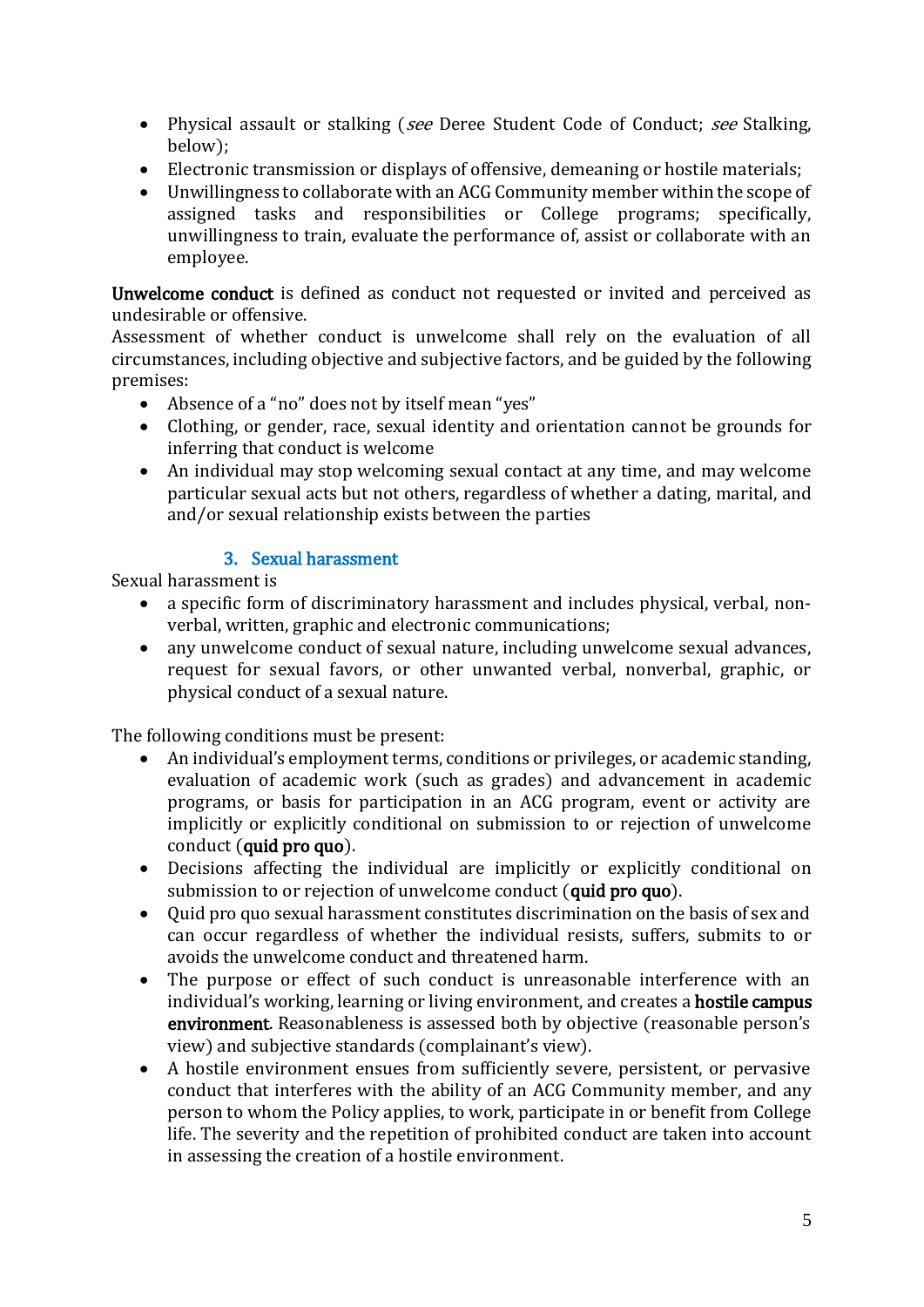Sexual violence, including rape, sexual assault, domestic and relationship/dating violence are forms of sexual harassment.

## 4. Gender-based harassment

Gender-based harassment includes harassment based on gender, sexual orientation, gender identity, or gender expression.

Gender-based harassment may include acts of aggression, intimidation, hostile verbal or non-verbal, graphic, physical, or other conduct, even if the acts do not involve conduct of a sexual nature, when these are sufficiently severe, persistent, or pervasive and interfere with or limit an individual's ability to participate in the life of the ACG Community and to benefit from opportunities accessed through College programs and activities.

### 5. Sexual Assault

Sexual assault is a form of sexual harassment that involves non-consensual intercourse or non-consensual sexual contact.

### (a) Non-consensual sexual intercourse

Non-consensual sexual intercourse is using force, threat of force or coercive conduct to engage in or attempt sexual intercourse with another individual, without affirmative consent, or where the other individual is incapacitated. Any form of penetration, however slight, with a body part or an object amounts to sexual intercourse.

### (b) Non-consensual sexual contact

Non-consensual sexual contact is using force, threat of force or coercive conduct to have or attempt sexual contact with another individual, without affirmative consent, or where the other individual is incapacitated; touching, fondling and any other intentional contact, over or under an individual's clothing, with private body parts for purposes of sexual gratification.

### 6. Sexual Exploitation

Sexual exploitation involves non-consensual use of another individual's sexuality or nudity, such as voyeurism; dissemination, streaming and posting of pictures or videos of another person engaging in a sexual act, exposing private body parts, being undressed/nude or in a place and time where privacy is reasonably expected, without the individual's affirmative consent; making another individual vulnerable to nonconsensual sexual activity by use of alcohol or drugs; prostituting another person; knowingly exposing another individual to an STD, without their knowledge.

### 7. Relationship/dating violence

Relationship/dating violence may include acts of sexual misconduct, physical assault, sexual exploitation or stalking.

Relationship/dating violence involves violent conduct by a person who aims at exerting control over a current or former intimate partner. Such violence can occur within current or past sexual, dating, domestic or other intimate relationships.

### 8. Stalking and Cyber-stalking

Stalking occurs when a person follows, monitors, observes, threatens or communicates to or about a person, or interferes with another person's property, thereby causing a reasonable person to fear physical abuse or experience substantial emotional distress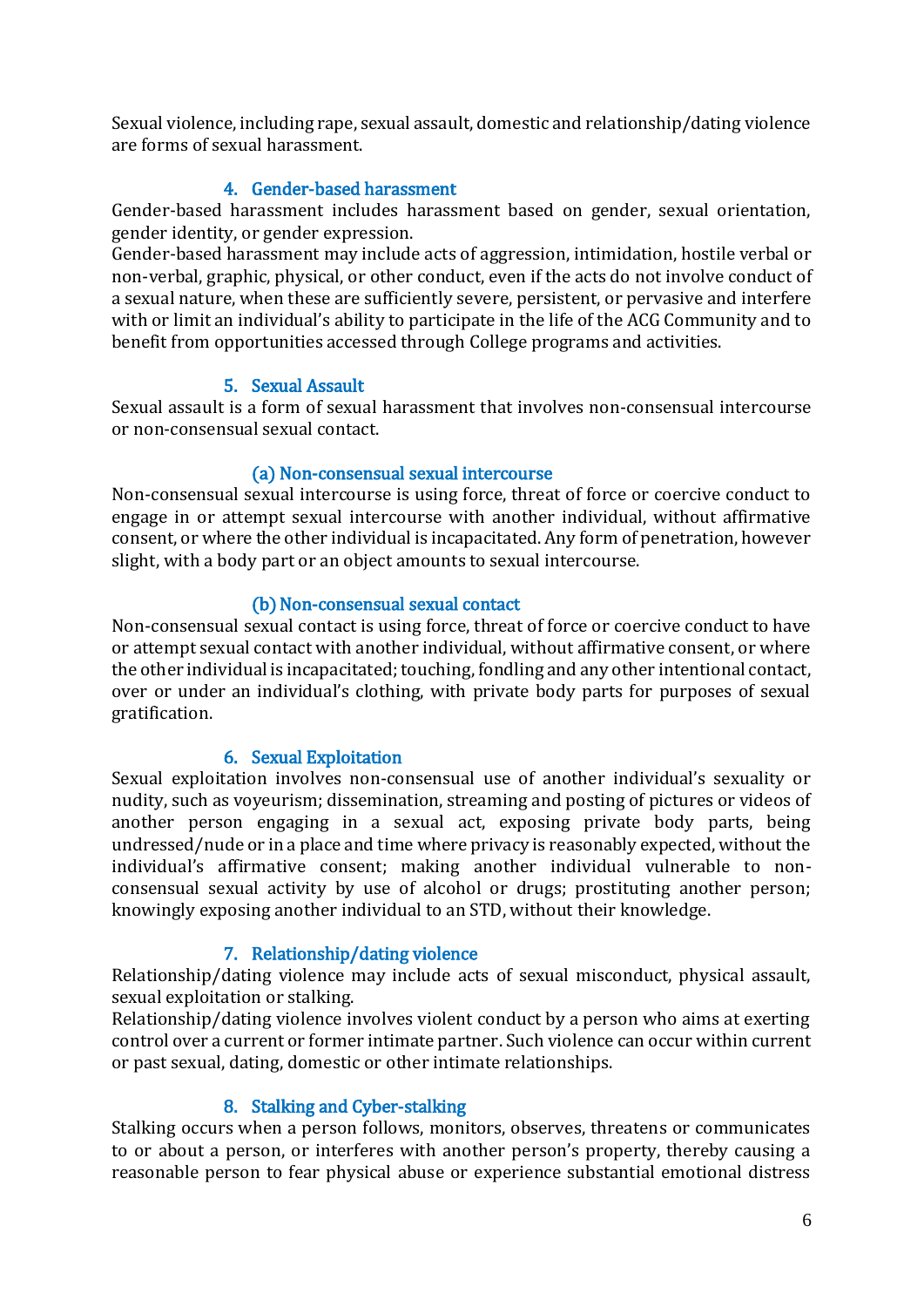and mental suffering. Stalking refers to a course of conduct including two or more acts, regardless of whether all acts in the course of conduct are unwelcome, or performed directly by the stalker or, indirectly, through other parties.

Cyber-stalking occurs when electronic media, such as the internet, social networks, cell phones, text messaging, or other similar devices or forms of electronic communication are used.

## 9. Retaliation (see also Whistleblower Policy, para 5.4)

Retaliation is any adverse action taken against an individual acting in good faith to report prohibited conduct under this Policy and any other ACG Policy and Procedure, or to participate in any investigation or proceeding under this Policy and the policies prescribing hearing and sanctions that are applicable to ACG Community members; threats, harassment and any conduct that would intimidate or discourage a reasonable person from reporting prohibited conduct under the Policy constitutes retaliation.

Allegations of retaliation by employees or students will be evaluated and responded to respectively by the Vice President of Administration and Human Resources or the Dean of Students.

### 10. Examples of Prohibited Conduct under the Policy

- Physical assaults of sexual nature, such as rape, sexual battery, molestation or attempts of such physical assaults
- Intentionally or unintentionally touching, pinching, patting, grabbing or brushing against another individual's body, especially private body parts
- Reacting to someone's refusal of sexual advances with physical assault
- Requesting sexual favors and implying or expressly threatening another individual by reference to job performance or academic standing implications of non-submission
- Remarks, lewd or sexually suggestive comments, jokes, gestures and noises about a person's sexuality or sexual appearance
- Display of sexually demeaning or pornographic materials (pictures, graffiti, objects, reading materials) on ACG premises or digital locations to which persons to whom the Policy applies upload/access content
- Sex stereotyping and hostile actions against another individual on the basis of sex, sexual orientation, and gender identity
- Interference with or damage to a person's workspace or means for performing their assigned coursework or job
- Bullying or name-calling
- Documenting (photography, video, or other visual or auditory documentation) sexual activity or nudity, and/or sharing such, where privacy is reasonably expected, without the knowledge and consent of involved parties

# Ε. RELATED DEFINITIONS: CONSENT, FORCE, INCAPACITATION

### 1. Affirmative consent

For affirmative consent to exist, engagement in sexual activity must be a knowing, voluntary, and mutual decision among all involved parties. Words or actions can amount to affirmative consent, as long as they indicate clear permission and willingness of all participants to engage in the sexual activity.

Assessment of whether affirmative consent has been given/obtained shall rely on the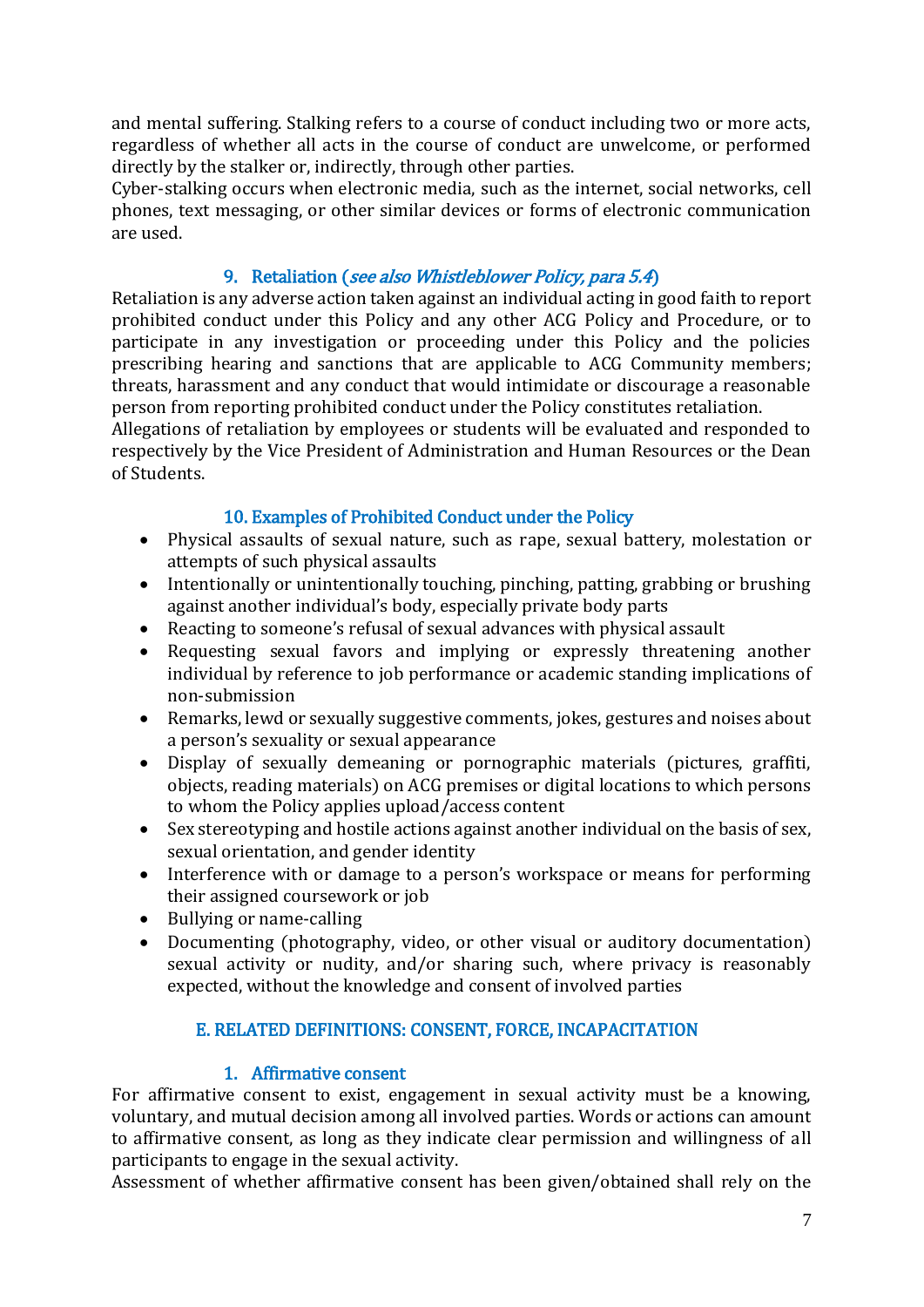evaluation of all circumstances, including objective and subjective factors, and be guided by the following premises:

- Consent shall not be inferred from silence or lack of resistance.
- Affirmative consent and the use of force/coercion or taking advantage of the incapacitation of another individual are irreconcilable.
- Consent cannot be obtained from someone who is under the legal age to consent at the time of the incident.
- The extent to which the Complainant's words or actions indicate affirmative consent to engage in sexual activity
- Whether a reasonable person in the position of the Respondent perceives the Complainant's words or actions as expressed consent

It is expected of all persons to whom this Policy applies:

- Not to make assumptions, but rather stop and clarify verbally the willingness to continue, if ambiguity arises during sexual activity.
- To cease sexual activity immediately when consent initially given is withdrawn. Current or future consent is not implied by prior consent, and consent for specific sexual activity does not necessarily encompass any other sexual act. This applies even in the context of ongoing intimate relationships/dating.

## 2. Force/Coercion

Force is the use of physical violence or intimidation, or the threat of such conduct, to interfere with a person's freedom to choose whether or not to participate in sexual activity. Coercion occurs when an individual reasonably fears immediate or future physical, emotional, or other harm as a result of explicit or implied threats or intimidation aimed at interfering with a person's freedom to choose whether or not to participate in sexual activity.

### 3. Incapacitation (incl. sexual activity following use of drugs or alcohol)

Incapacitation is the state of lacking the ability to knowingly and voluntarily choose to engage in sexual activity or to make rational judgments and/or consent to sexual activity. Incapacitation may be temporary or permanent.

An individual's ability to give consent may be limited by mental or physical conditions, being involuntarily restrained, asleep or unconscious, or unaware that sexual activity is occurring.

Being intoxicated due to use of drugs or alcohol does not serve as an excuse for committing prohibited conduct under the Policy. The standard applicable in evaluating incapacitation is that of the perspective of a sober, reasonable person in the Respondent's position.

Signs of incapacitation may include symptoms of excess alcohol or drug consumption such as vomiting, inability to focus, disorientation, inability to maintain balance, communicate coherently, unresponsiveness or unconsciousness.

### 4. Other

Further important definitions are included below.

(a) Complainant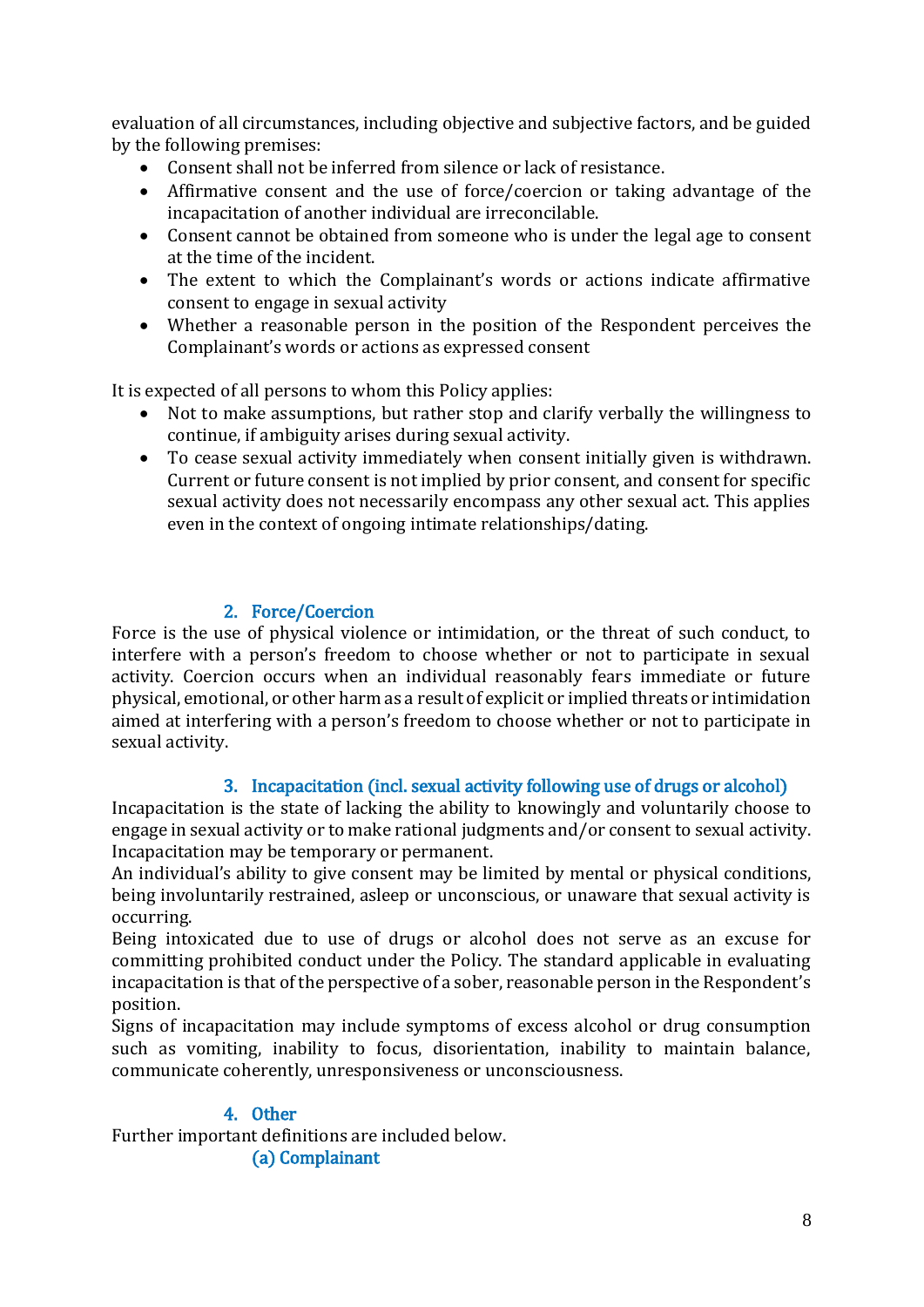"Complainant" refers to any person to whom the Policy applies, who presents as the victim of prohibited conduct under the Policy, regardless of whether an incident has been reported by the individual.

#### (b) Respondent

"Respondent" means a person against whom a complaint about conduct prohibited under the Policy has been made.

### (c) Parties

"Parties" refers collectively to the Complainant and the Respondent.

#### III. CONDUCT PROHIBITED BY LAW

Prohibited conduct under the Policy also violates the laws of the local jurisdiction in which the incident occurs.

Should conduct prohibited under the Policy be found to also violate the law of the local jurisdiction, internal College procedures will run parallel to or be postponed until legal proceedings conclude.

The Respondent may be subject to criminal prosecution. The College is required to report incidents of prohibited conduct or alleged violations of the Policy that are deemed criminal offences to the local police authorities.

Persons to whom the Policy applies who study, work or engage in other activities at ACG are governed by the laws regarding prohibited conduct (Section D) under this Policy which implicate also criminal offences as per Greek law.

Education, awareness-raising and prevention programs developed for the dissemination of the Policy will include reference to conduct prohibited by law in the applicable jurisdiction.

The Respondent may also be subject to civil liability.

Records of internal investigation and proceedings under the Policy may be subpoenaed in cases of criminal prosecution and/or civil litigation.

Standards of protection and appropriate response to prohibited conduct under the Policy are also aligned with the spirit of European Union law as manifested specifically in: Directive 2002/73/EC of the European Parliament and of the Council, amending Council Directive 76/207/EEC on the implementation of the principle of equal treatment for men and women as regards access to employment, vocational training and promotion, and working conditions, and calling on member states to better protect the rights of victims of sexual harassment and ensure the integrity, dignity and equality of women and men at work; Directive 2006/54/EC of the European Parliament and of the Council on the implementation of the principle of equal opportunities and equal treatment of men and women in matters of employment and occupation; and the Victims' Rights Directive (Directive 2012/29/EU of the European Parliament and of the Council), establishing minimum standards on the rights, support and protection of victims of crime, and defining gender-based violence as a form of discrimination and a violation of the fundamental freedoms of the victim that includes violence in close relationships and sexual violence (rape, sexual assault and harassment) and recognizes the special support and protection required for women victims of gender-based violence because of the high risk of secondary and repeat victimization, intimidation and retaliation.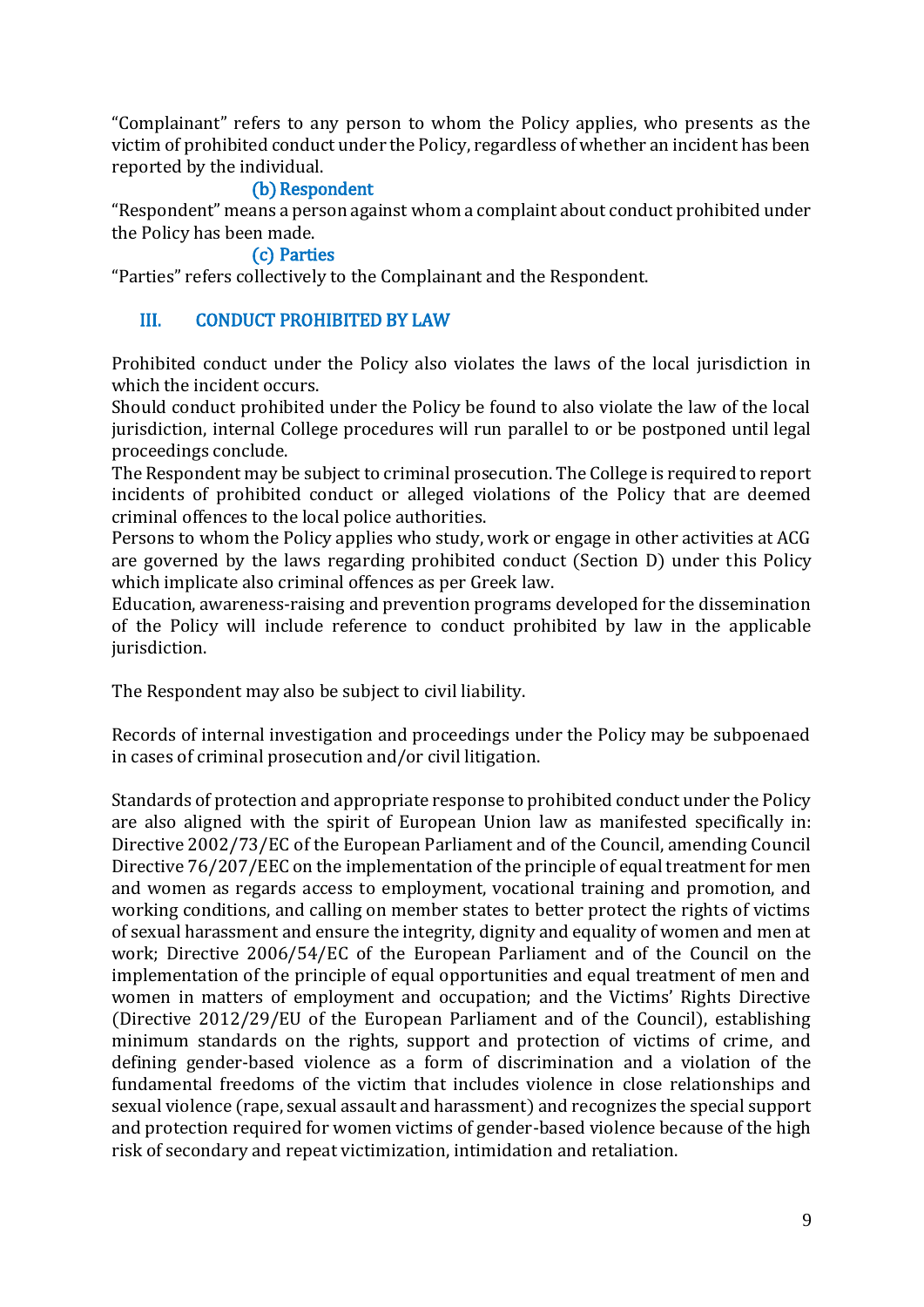In setting the standard of protection and appropriate response to prohibited conduct under the Policy, The American College of Greece takes into account the spirit of US Law, and specifically: Title VII of the Civil Rights Act of 1964 (protecting from discrimination on the basis of race, color, religion [reasonable accommodation of religious practices, where such does not impose undue hardship], sex [including pregnancy], or national origin); Title VI of the Civil Rights Act of 1964 (prohibiting discrimination on the basis of race, color, or national origin in any program or activity that receives Federal funds or other Federal financial assistance); Title IX of the Education Amendments of 1972 (protecting against discrimination in educational programs or activities which receive Federal financial assistance, and particularly, since 2011, used to address the problem of sexual assault on College campuses); Title I and Title V of the Americans with Disabilities Act of 1990 (not making reasonable accommodation to the known physical or mental limitations of an otherwise qualified individual with a disability who is an applicant or employee, where such does not impose undue hardship); The Age Discrimination in Employment Act of 1967; The Equal Pay Act of 1963; Title II of the Genetic Information Nondiscrimination Act of 2008; Section 504 of the Rehabilitation Act of 1973, as amended (prohibiting discrimination on the basis of disability in any program or activity which receives Federal financial assistance).

ACG discloses information about campus crime to local authorities as required by Greek law. ACG has adhered to the General Data Protection Regulation of the E.U. since May 2018.

## IV. APPLICABLE PROCEDURES FOR RESPONDING TO PROHIBITED CONDUCT

Violations of the Policy by or against persons to whom it applies are determined based on all the available facts and circumstances, including statements of the Complainant, the Respondent and any witnesses to the alleged violation, as well as information about preand post-incident conduct that can be associated with the alleged incident.

Enforcement of the Policy may take place parallel to law enforcement. Internal investigation of incidents involving conduct prohibited by the Policy may be conducted parallel to police investigation, prosecution or court proceedings.

Awareness-raising, prevention, emergency response and victim support programs developed by the College for the training of ACG employees will provide guidelines for responding to incidents of prohibited conduct by (a) reporting all available facts and circumstances (see ACG Emergency Protocols) in a manner that will preserve significant evidence and aid the investigation, and (b) offering valid information and guidance to victims who consent to such support regarding preservation of evidence, available care on and off campus, and reporting the incident to the local authorities (police and/or Prosecutor).

Where an incident involves or could involve punishable conduct as per Greek criminal law, the College and all ACG Community members and third parties to whom the Policy applies are expected to report such conduct to the police and/or Prosecutor.

The College may take interim measures, such as a no-contact order or suspension, while police investigation, prosecution or court proceedings are pending.

# V. REPORTING OPTIONS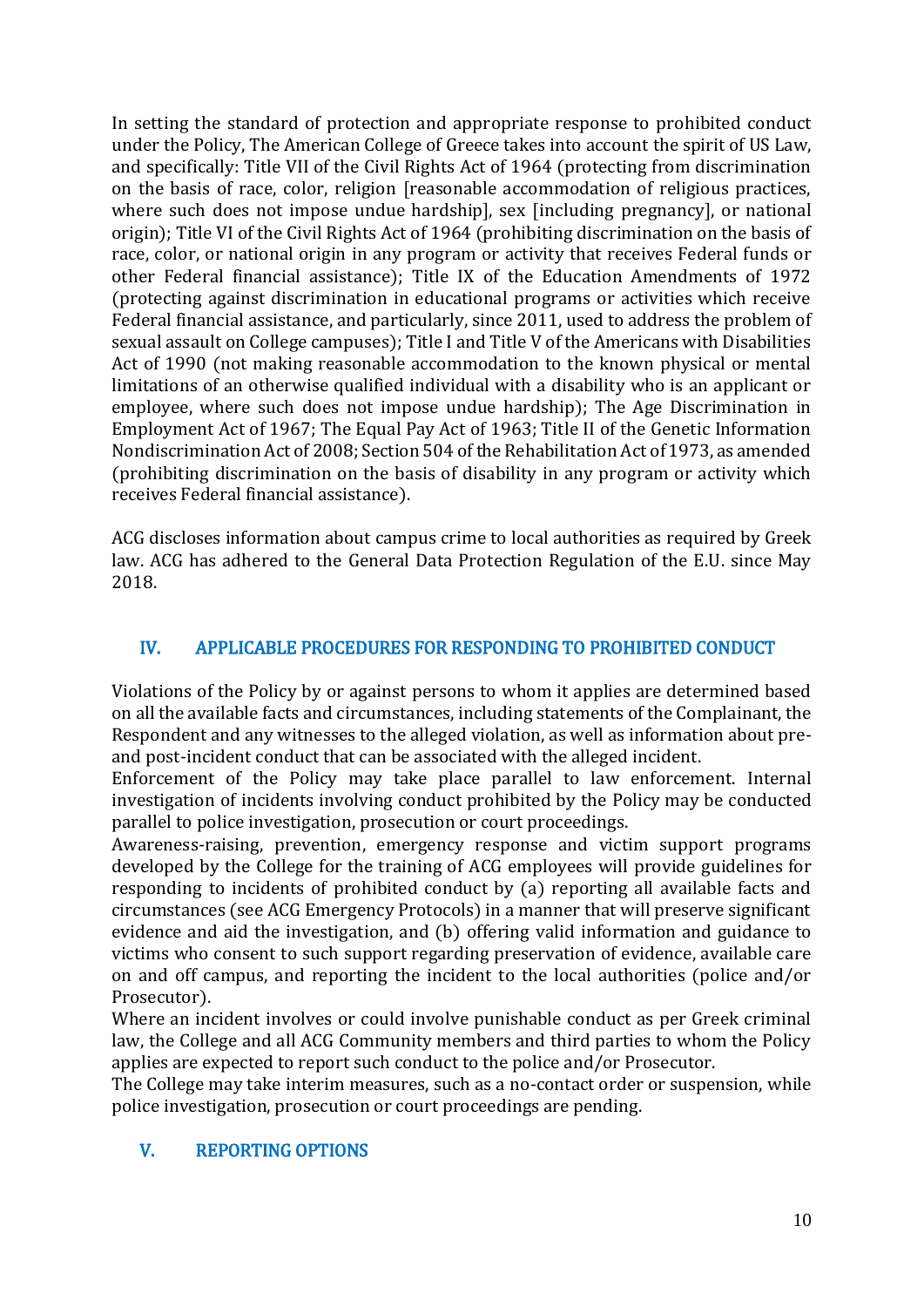Any member of the ACG Community or third party to whom the Policy applies may request information, advice and assistance in reporting an incident, accessing professional care, or filing a formal complaint.

# A. FOR STUDENTS

Students may report incidents involving prohibited conduct under this Policy to the Dean of Students.

For urgent concerns, the Aghia Paraskevi Campus Main Gate (+302106009800 ext. 1100), and the Downtown Campus Front Desk (+302108964531) are staffed 24/7 and will provide immediate response and referrals to on and off campus resources.

College Nurses can be reached during ACG Health & Wellness Center operating hours (+30600980 ext. 1500, 1093, 1193).

Regarding off-campus resources: 24-hour Victims of Violence hotline (197) provides assistance to victims of sexual assault and rape.

# B. FOR EMPLOYEES

ACG Employees may report incidents involving prohibited conduct under this Policy to the Office of the Vice President of Administration and Human Resources.

# C. FOR THIRD PARTIES

Third parties to whom the Policy applies may report incidents involving prohibited conduct under this Policy to Campus Security (Main Gate, Aghia Paraskevi Campus; Front Desk, Downtown Campus).

### D. ANONYMOUS REPORTING

Anonymous reporting occurs when the Complainant does not disclose their name or identity or that of other parties involved, nor requests any action by the College. Action by the College shall depend on the nature of the information shared. The privacy of individuals reporting prohibited conduct or mentioned in reports shall be protected to the extent permitted by law and this Policy.

Individuals who are survivors/victims of crime or witnesses of prohibited conduct have the right to request protection and confidentiality regarding their name or identity. Information conveyed through anonymous reporting assists the College and the police to track patterns of prohibited conduct and crime, and may assist other similar investigations.

# VI. PROTECTIVE MEASURES AND ACCOMMODATIONS, NON-RETALIATION

ACG is committed to ensuring the safety and well-being of the Complainant and to taking immediate and interim measures to those ends.

Protective measures also aim at prohibiting retaliation against those who file a complaint or third-party report, or otherwise take part in the investigation and/or disciplinary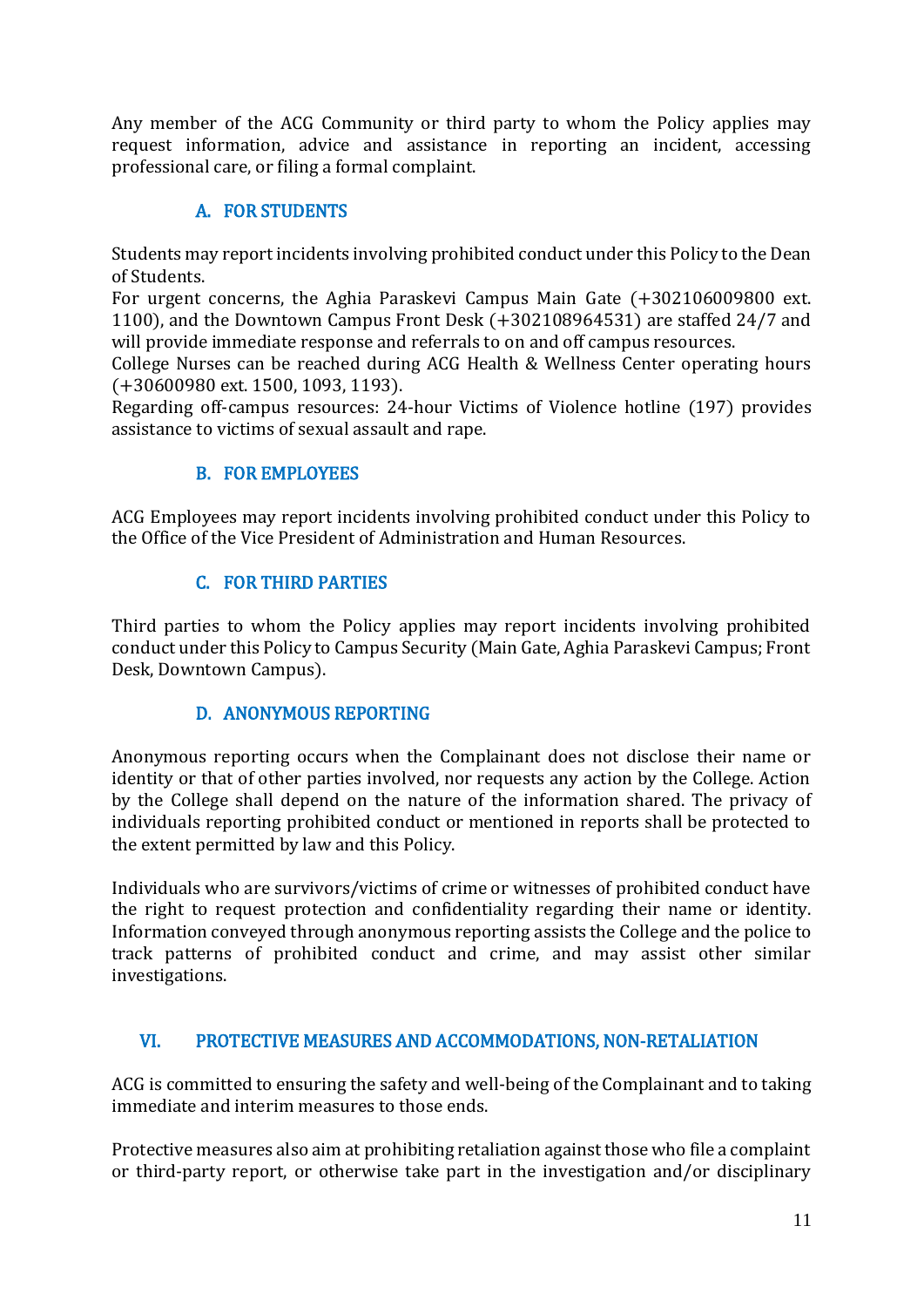process, such as bearing witness. Interim measures for non-retaliation may include, but are not limited to, no-contact orders and changing the Respondent's living arrangements or course schedule.

Protective measures and accommodations include, but are not limited to: the ability to move dorms or temporarily and free of charge move from off-campus housing to the ACG Residence Complex, change of work schedules, altering of academic schedules, withdrawal from/retaking a class free of charge and without penalty, access to academic support, such as directed study or tutoring, and any other appropriate academic accommodations where such do not impose undue hardship.

In cases of anonymous reporting or if a victim's request for confidentiality limits the ability of the College to investigate a reported incident, steps may be taken to limit the effects of alleged prohibited conduct under this Policy and prevent its recurrence without proceeding with formal action. Protective measures and accommodations in that case include, but are not limited to: increased monitoring, supervision or security at locations or activities where the reported misconduct occurred; awareness-raising, training and education for ACG Community members; memorandum communicating this Policy to the ACG Community; and conducting campus climate surveys regarding sexual misconduct.

## VII. CONFIDENTIALITY AND RESPONSIBILITY TO REPORT

ACG will make every reasonable and appropriate effort to preserve the privacy and protect the confidentiality of persons to whom this Policy applies.

ACG Community members who are made aware of an incident of prohibited conduct involving any person to whom the Policy applies are expected to report the incident to the Dean of Students or the Office of the Vice President of Administration and Human Resources without delay. ACG Community members are not expected to investigate, preserve evidence or determine the facts of an incident, unless they are specifically entrusted with this responsibility in this Policy.

ACG Community members involved in responding to prohibited conduct under the Policy are required to maintain a high degree of confidentiality towards ensuring the fairness and the integrity of the process, and the effectiveness of response and care provided to the Complainant of the alleged misconduct.

ACG will not require participants in investigation or disciplinary hearing processes to sign non-disclosure agreements.

On-Campus Confidential Resources are available free-of-charge to ACG community members impacted by sexual misconduct, harassment or form of sexual violence. Upon referring individuals to Confidential Resources, "Responsible Employees" are required to also contact the Dean of Students (in case of student victims) or the Office of the Vice President of Administration and Human Resources (in case of employees, faculty or staff) to report the incidents brought to their attention and inform about the time, date and means of referral to Confidential Resources. Immediate reporting serves the purpose of timely follow up and ensures that persons affected by the incident are supported appropriately and effectively.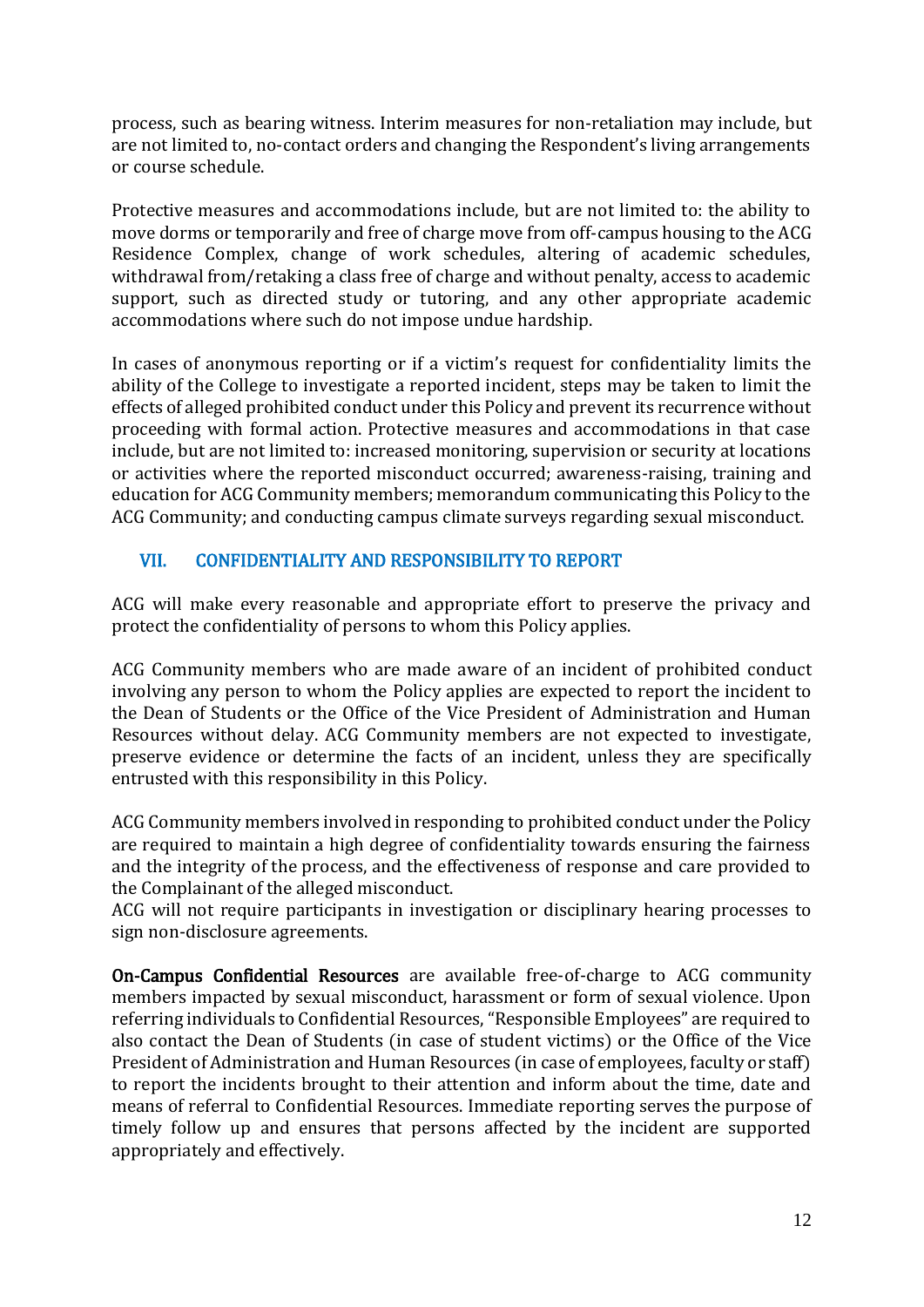Confidential consultations about prohibited conduct are available from persons who, by law, have special professional status.

## Confidential Resources at ACG are:

- (a) For Students: The ACG Counseling Center, providing confidential short-term emotional support, and ongoing individual counseling, and helping students access further off-campus resources and support teams, including hotlines and psychological support/psychiatric care.
- (b)For Faculty and Staff: The Heads of the ACG Counseling Center, providing professional confidential short-term emotional support to faculty/staff impacted by sexual harassment or other forms of sexual violence, and helping faculty/staff access further off-campus resources and support teams, including hotlines and psychological support/psychiatric care.

Anyone reporting prohibited conduct under this Policy is advised to ask whether confidentiality can be maintained prior to confiding in an ACG employee. Confidential Resources at ACG cannot share information without an individual's express consent, unless there is imminent risk of serious harm to self or others; or to avert serious threat to health or safety; or as part of law enforcement activities such as investigations of criminal conduct or of victims of crime, in response to court orders, in emergencies, or as required by law; or in response to a subpoena or a lawful order from a court. The College will take reasonable steps to notify anyone reporting prohibited conduct under this Policy about the disclosure of the information confided in an ACG employee or Confidential Resource.

Information about an incident may be released to a family member or friend who is involved in an individual's care without consent or authorization if the individual is incapacitated or if, in the professional judgment of the ACG employee handling the incident, the release of information is considered to be in the best interests of the individual.

### VIII. RESPONSE TO SEXUAL MISCONDUCT

ACG offers a variety of resources and services to students and employees who are concerned about sexual harassment and other forms of prohibited conduct under this Policy.

### A. ACG RESOURCES AND SERVICES

### 1. Campus Security and ACG Health & Wellness Center/College Nurses

In a case of emergency, persons to whom this Policy applies, including bystanders, must contact Campus Security (210 6009800 ext. 1100).

If a person involved in an incident of sexual misconduct needs immediate care the ACG Health & Wellness Center/College Nurses (210 6009800 ext. 1500, 1093, 1193) must be notified.

The ACG First Aid Protocols, Emergency Response Protocols, and ACG Whistleblower Policy apply.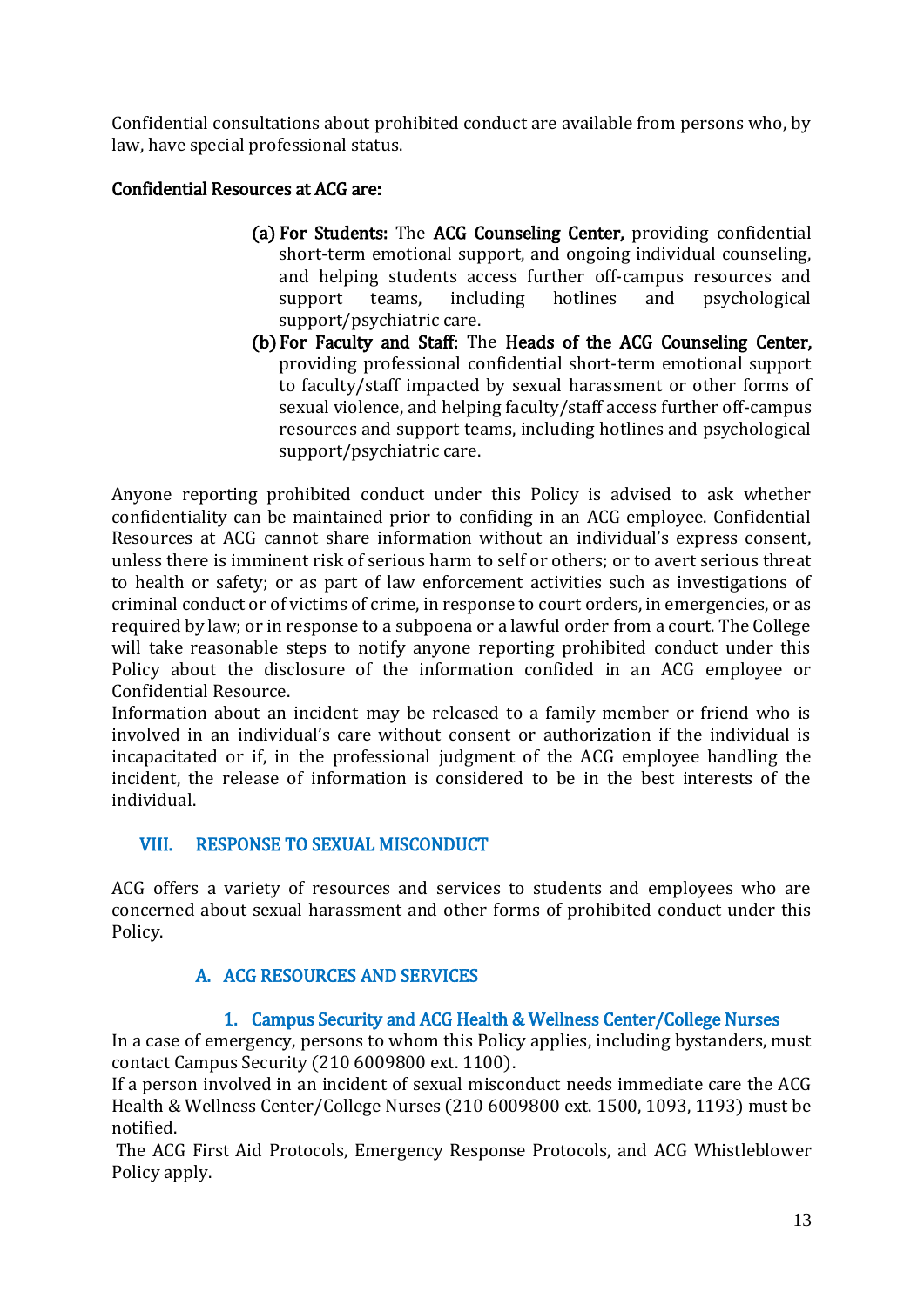ACG first response resources:

- Are trained to inform about reporting options and to offer guidance for preserving evidence in case of rape or sexual violence until external emergency response professionals (first aid or police, or both, depending on Complainant's/victim's preference) arrives.
- Cannot collect or preserve DNA evidence.
- College Nurses receive Sexual Assault Nurse Examiner training (online), but are not allowed to perform checks that exceed the scope of care outlined in ACG's medical protocols (ACG First Aid Protocols), specifically physical examination, including a pelvic exam to collect DNA evidence. College Nurses are aware of the type of evidence that may be crucial in a forensic investigation, and make every effort to help the victim preserve evidence (outer clothing, underpants worn at the time of and after the incident), or recommend that the victim swab their own oral cavity using cotton swabs, and advise the victim to not shower or wash pubic area, cervix, vaginal or penile areas. College Nurses advise the victim to note areas of injury (bruising, bite marks, scratches) for providing this information to the police or public hospital professionals undertaking the DNA examination. An evidence-collection checklist that can aid sexual assault forensic examination is shared with the victim of alleged misconduct.
- College Nurses make referrals for follow up care, and are trained to educate victims of sexual misconduct about STDs and pregnancy risks.
- When College Nurses are not on campus, the victim is referred to external emergency response professionals (the police or public hospital). Campus Security, Responsible Employees and the ACG Counseling Center may not collect, preserve or provide guidance about preservation of DNA evidence.
- Sexual assault exams are conducted by the Forensic Service of the area where the crime was reported by the victim and are free of charge. Crimes reported within the Attica region, are handled by the Athens Forensic Service, 10 Anapafseos Str., 116 36 Athens, Greece (+30 2109244900). The exam involves description of the injuries, pelvic exam, vaginal/penile/anal swabs, head and pubic hair samples, fingernail scrapings, and blood and saliva samples for DNA identification. Victims of sexual assault or rape are allowed to bring a friend or other support person during the forensic exam. Trained ACG employees handling an incident involving a study abroad/international student or student resident will offer to act as the support person during the forensic exam.

### 2. Dean of Students and Vice President of Administration and Human Resources

The Dean of Students, when the Complainant is a student, and the Vice President of Administration and Human Resources, when the Complainant is an employee or third party, are responsible for addressing, in a neutral manner, disclosed incidents of sexual and gender-based harassment and any form of prohibited conduct under the Policy in ACG's programs and activities.

Conversations with the above parties are not deemed confidential. The Dean of Students and the Vice President of Administration and Human Resources will handle information provided by persons involved in an incident of prohibited conduct under the Policy with the utmost discretion and sensitivity, and are trained to handle sensitive information in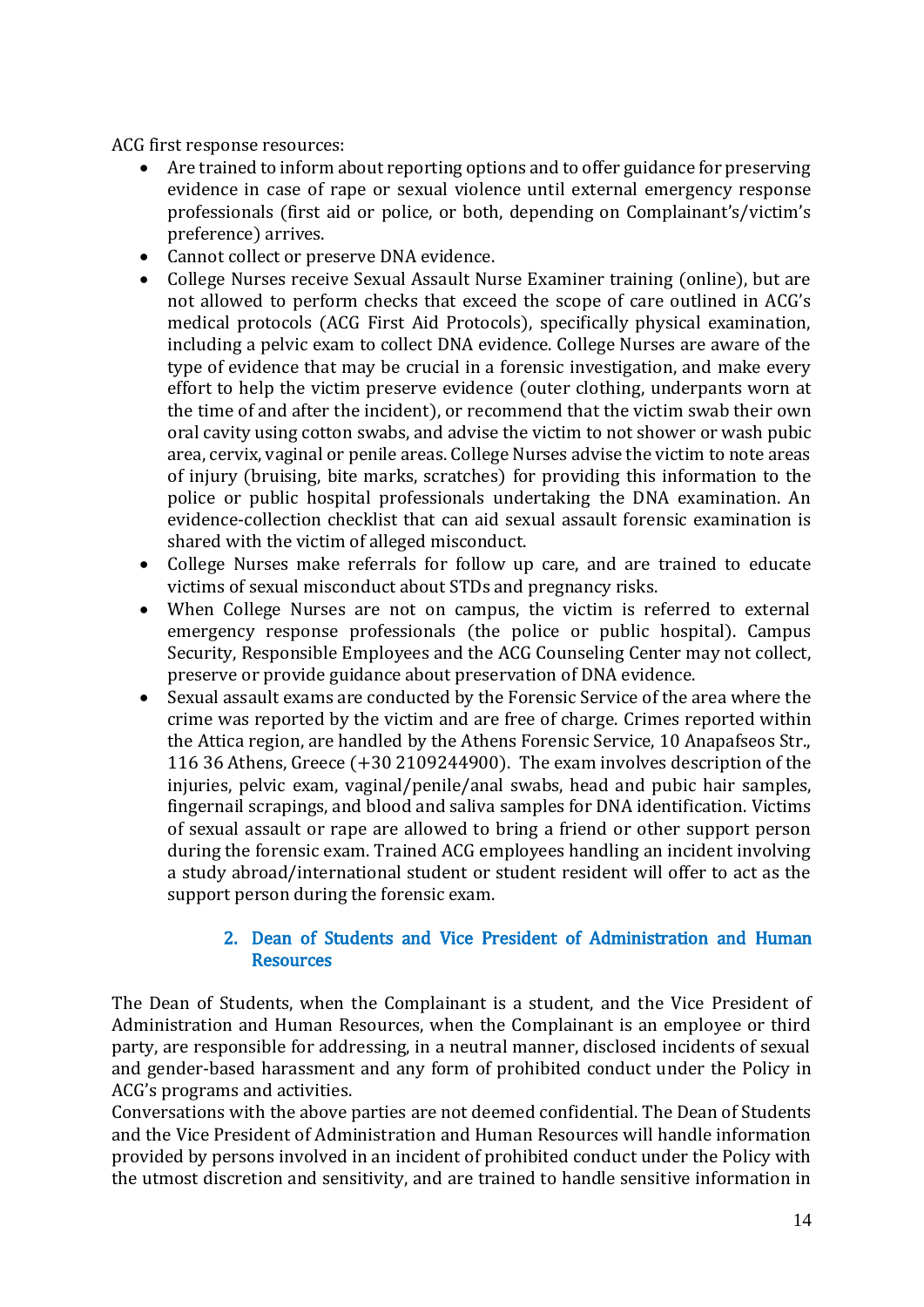accordance with GDPR standards and College policies and procedures. Such information will be shared exclusively on a need-to-know basis.

In rare circumstances, where a community safety concern is substantiated by the information shared, the Dean of Students and the Vice President of Administration and Human Resources may request that an individual take steps to initiate a formal complaint by reporting the incident (see Appendix, Forms).

The Dean of Students and the Vice President of Administration and Human Resources:

- Guide persons to whom this Policy applies to available resources on campus and facilitate access to confidential resources.
- Decide on and help arrange interim measures to safeguard that ACG Community members continue their studies and/or work and participate in campus life.
- Mediate to facilitate informal resolution between the involved parties, as appropriate, with the goal of reaching a mutually acceptable resolution. The outcome of the process will be communicated to the involved parties in writing and recorded on Jenzabar.
- Provide information on this Policy and other applicable College policies and procedures.
- Provide information about filing a formal complaint using ACG's reporting system, and options for reporting sexual misconduct, including anonymous reporting.
- Investigate reported misconduct under this Policy. Investigation and hearing processes are proscribed by the Student Conduct Code and the Employee Handbook respectively.
- Ensure equitable rights of the Complainant and the Respondent during the investigative process. Balancing the standard of preponderance of the evidence with the presumption of innocence principle and due process with respect to the respondent is critical for the fairness of the process.
- Collaborate with SART (see below) and external resources as appropriate in cases of sexual assault and rape to advise victims about preservation of physical evidence, forensic exam, and HIV prophylaxis (within 72 hours after the incident) at a Greek state hospital, and offer support of a SART representative during the forensic exam. Victim consent to a specific individual acting as support person must be explicit and affirmative.
- Ensure immediate physical protection and transportation to a state hospital, if the victim requests a forensic exam and HIV prophylaxis.
- Support persons to whom the Policy applies in seeking medical care and pursuing legal action.

### 3. Responsible Employees

Responsible employees, who are required to report incidents, incl. personally identifying details, of discrimination and all prohibited conduct under the Policy involving ACG students or any other community member or third party without delay, include:

- (a) ALL faculty
- (b)ALL administrators/staff in supervisory position, including supervisors of student employees (student assistants and on campus interns)
- (c) ALL administrators/staff who have specific responsibility for the wellbeing of students or employees, such as campus security and senior staff members in Student Affairs and ACG Health & Wellness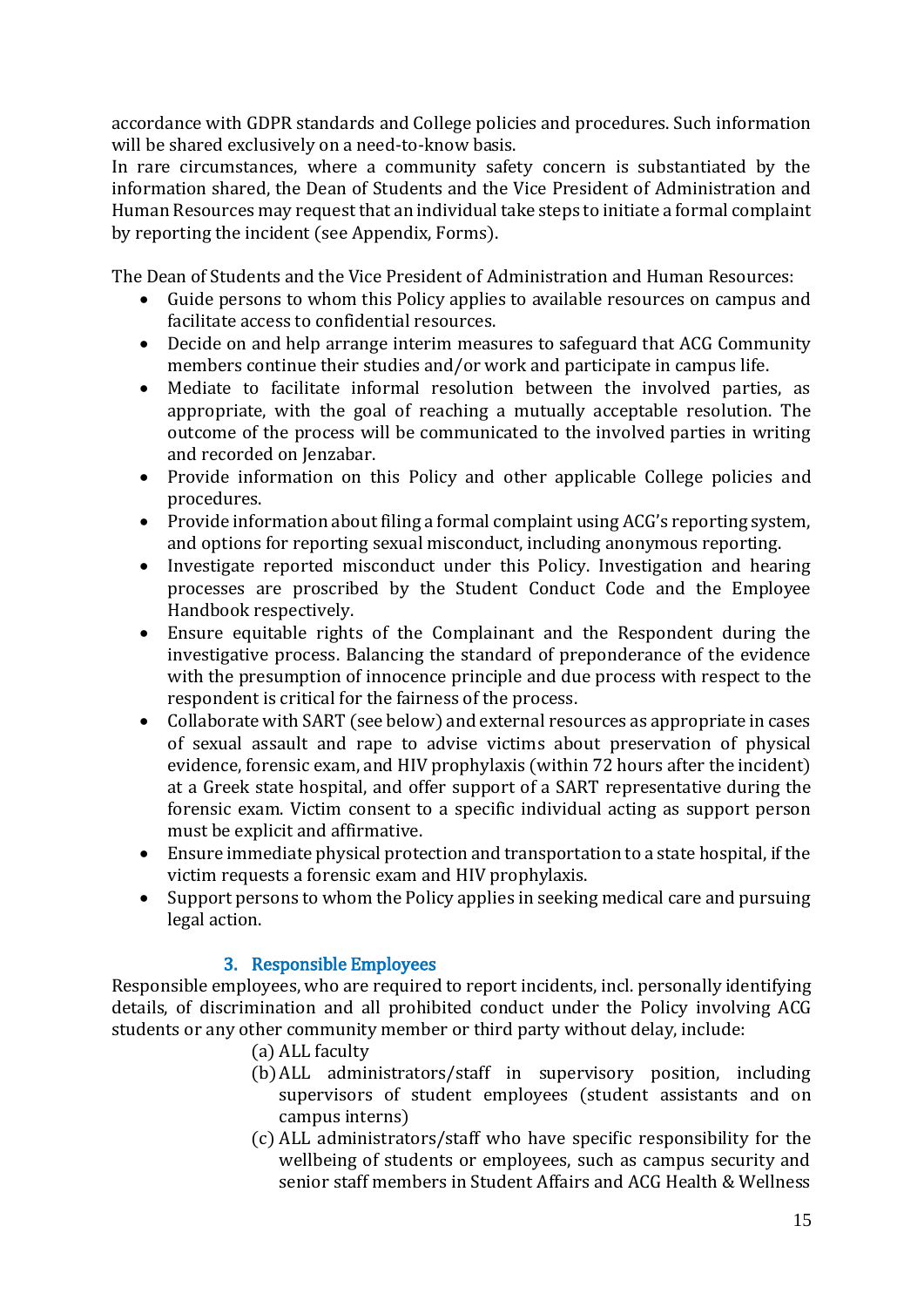Center, Educational Counseling Services, Residence Life, International Student Services, and Athletics

(d) Instructors, teaching assistants, coaches, advisors, program counselors, such as the Study Abroad Program, who teach, advise, coach or mentor students

Students can disclose in confidence to Responsible Employees. Students must understand the reporting obligation of Responsible Employees before they reveal any information.

### 4. SART (Sexual Assault Response Team)

SART is an on-campus community-based team trained to provide immediate and confidential response in cases of a sexual assault incident. SART directs victims to campus and external resources, helps navigate and activate the reporting process and access specialized counseling and healthcare professionals.

SART meets regularly and ad hoc, on occasion of reported prohibited conduct, to coordinate institutional response; support the victim; and maintain victim-centered and offender-focused approach to case review.

SART is composed of:

- (a) Dean of Students
- (b)Human Resources representative
- (c) Campus Security representative
- (d)ACG Health & Wellness Center representatives, incl. a College Nurse
- (e) ACG Counseling Center representative
- (f) ACG International Student Services representative (when victim or alleged perpetrator are study abroad/international students)
- (g) ACG Residence Life representative, incl. an RA (when victim or alleged perpetrator are student residents)
- (h)Registrar | Dean, Academic Administration

ACG's SART meets annually to develop and revise operating guidelines and propose amendments to the Policy, where needed, in view of best practices in Sexual Assault Response.

ACG's SART meets on occasion of and in the aftermath of an incident of sexual assault to coordinate and evaluate, respectively, College response.

SART members are trained to offer emotional support to victims who have experienced sexual or gender-based harassment and others in their immediate environment. SART members can propose on-campus interim measures to the Dean of Students or the Vice President of Administration and Human Resources.

#### B. GUIDELINES FOR FIRST RESPONSE TO A VICTIM OF SEXUAL MISCONDUCT

### 1. General Guidelines

 Opt for a personalized approach and in-person communication with victims towards responding immediately to emotional reactions and guiding them without delay to support services. Phone call communication, where in-person communication is not possible, also allows for immediate response to questions, needs and for building rapport with victims. Written communication, including text messaging, should be used only as a last resort as it can be easily intercepted.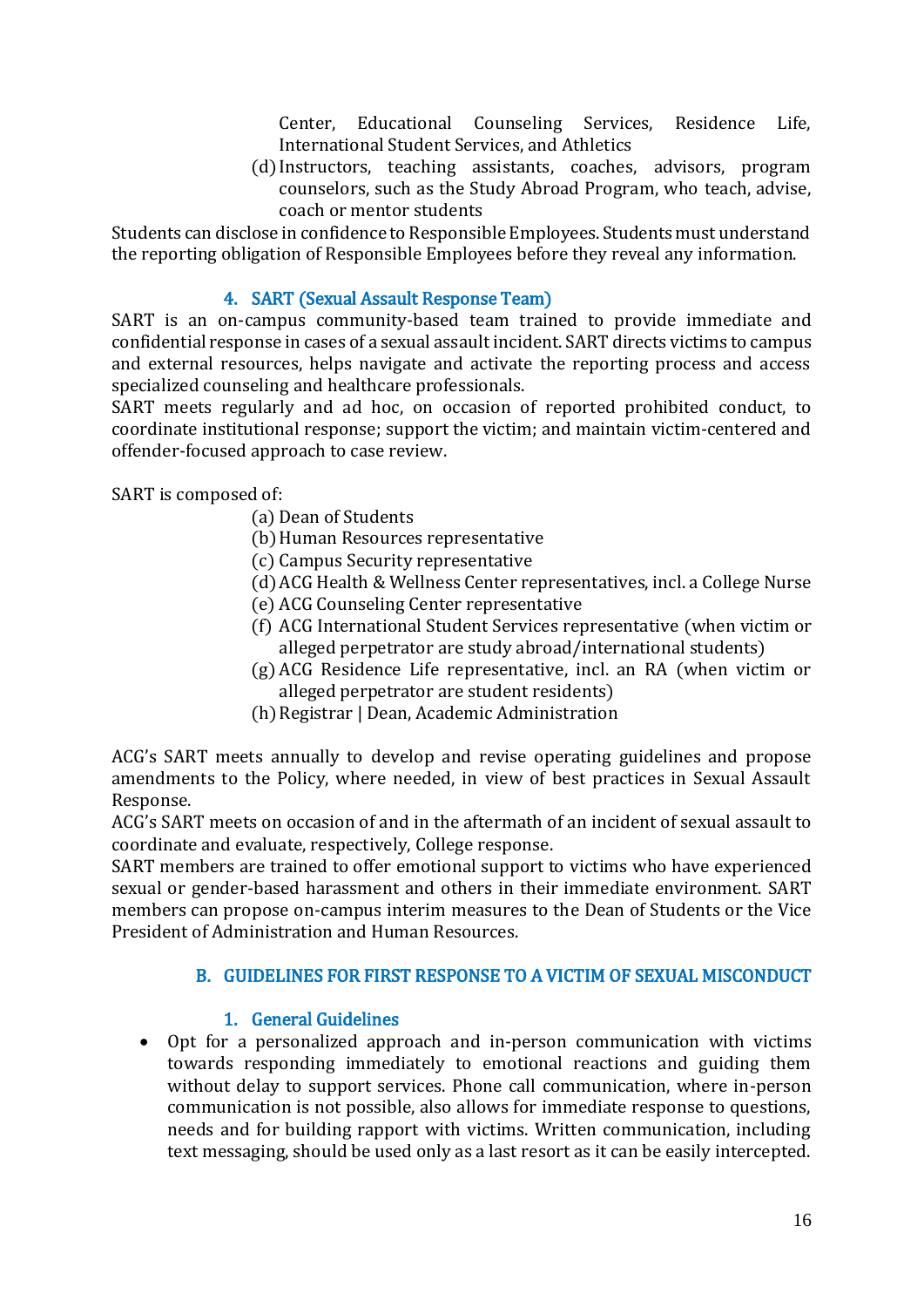Victims should be asked whether they want to continue contact, and their safety and confidentiality should always be respected.

• Provide written resource materials (Flowchart in English and Greek, Appendix; Know The Facts brochures) and clear guidance to victims about immediate steps, on-campus and external support services, contact information of key external medical and legal resources.

# 2. Helpful Language for Responsible Employees

- Be supportive and patient
- Listen and validate feelings shared by the student/colleague/third party
- Refrain from pressing the student/colleague/third party to give details
- Explain clearly and before the student/colleague/third party discloses details about prohibited conduct that, as a Responsible Employee, you are obliged to report
- Provide guidance regarding reporting options and Confidential Resources as per this Policy
- Give time and space to the student/colleague/third party to decide on course of action
- Avoid asking "Why" and sharing own opinion about the events and the persons involved
- Responsible Employees are expected to say: "I can help you connect with support on campus services, such as the ACG Health & Wellness Center or Campus Security, or guide you to external resources. But first, I want you to know that I am a Responsible Employee, which means that I must share with the Dean of Students/Vice President of Administration and Human Resources any information disclosed to me about discrimination, gender-based discrimination, sexual misconduct, harassment or assault, relationship/dating violence, stalking. I want you to be able to make an informed choice about what you share with me. I can also connect you to the ACG Counseling Center, the College's on-campus confidential resource."
- You can say: "Thank you for sharing…", "Thank you for trusting me…", "I regret this has happened to you", "What can I do to help?"
- Responsible employees should be aware that male and LGBTQI+ victims may be less likely to report an incident or want a medical exam and should be made aware they have the right to request a male/female or LGBTQI+ health care provider when reporting or disclosing details or undergoing a medical exam.

### 3. Student Rights

ACG students have the right to:

- Make a report to the police or the Prosecutor.
- Have disclosures of prohibited conduct under this Policy treated seriously.
- Make decisions about disclosure of incidents free from pressure by ACG.
- A fair and impartial process.
- Be treated with dignity and receive available health care and counseling services from ACG.
- Describe the incident to as few ACG employees as practicable and not be required to unnecessarily repeat a description of the prohibited conduct.
- Be reasonably protected from retaliation.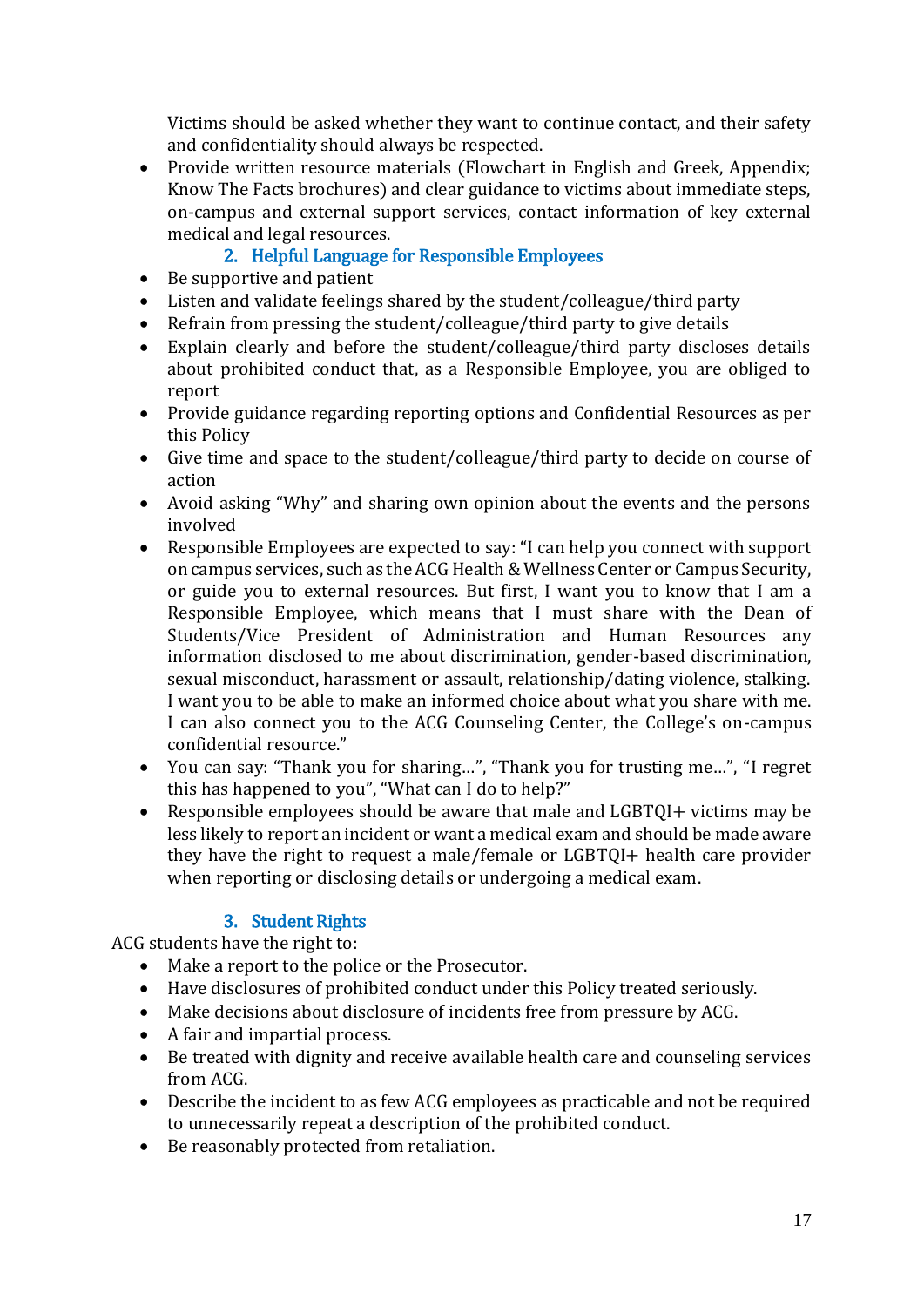Access first-instance and at least one level of appeal as per the Deree Student Code of Conduct.

## IX. ENFORCEMENT, HEARING PROCESS, EVIDENCE STANDARD, SANCTIONS

Enforcement of this Policy is to be guided by an emphasis on proactive measures, such as awareness-raising campaigns and targeted training, interpersonal reconciliation, conflict resolution, education and learning. Grievances, hearing process and sanctions are proscribed in the policies and procedures applicable to specific ACG Community member types (students, all employees, faculty) or third parties.

Students, faculty and staff are expected to actively address complaints and concerns, including concerns about faculty conduct, as an integral part of the educational process. Where additional resources and measures are required to address complaints specifically about faculty conduct, formal and informal grievance processes must be resorted to. While employees are advised to respect the organizational charts of their respective departments in reporting incidents, they can access, if necessary, directly the Dean of Students or the Vice President of Administration and Human Resources when an incident of prohibited conduct under this Policy involving students or employees respectively is brought to their attention.

In enforcing this Policy, however, particularly on occasion of incidents of sexual misconduct, specific deviations from usual procedures may apply:

- Mediation is rarely appropriate.
- The standard of preponderance of the evidence must be balanced with the presumption of innocence principle and due process with respect to the respondent.
- If the Complainant reports the incident to the Prosecutor or the police, the internal disciplinary process shall be postponed until police investigation or legal proceedings conclude. Interim measures such as no-contact orders can be issued in the meantime by the Dean of Students or the Vice President of Administration and Human Resources.
- Internal investigation of a reported incident of prohibited conduct under the Policy must include trained individuals. ACG will consult internal and external experts, where necessary in the process, and involve them in the decision on appropriate sanctions.

#### Internal disciplinary procedures may result in the following findings:

- The complaint is unsubstantiated, meaning allegations are found to be without merit based upon facts.
- The complaint is partially substantiated.
- The complaint is fully substantiated.

An informal hearing process is an attempt to resolve the Complainant's concerns with process and outcome remaining confidential. If either party objects to an informal hearing, the matter is automatically referred to a formal hearing process as per the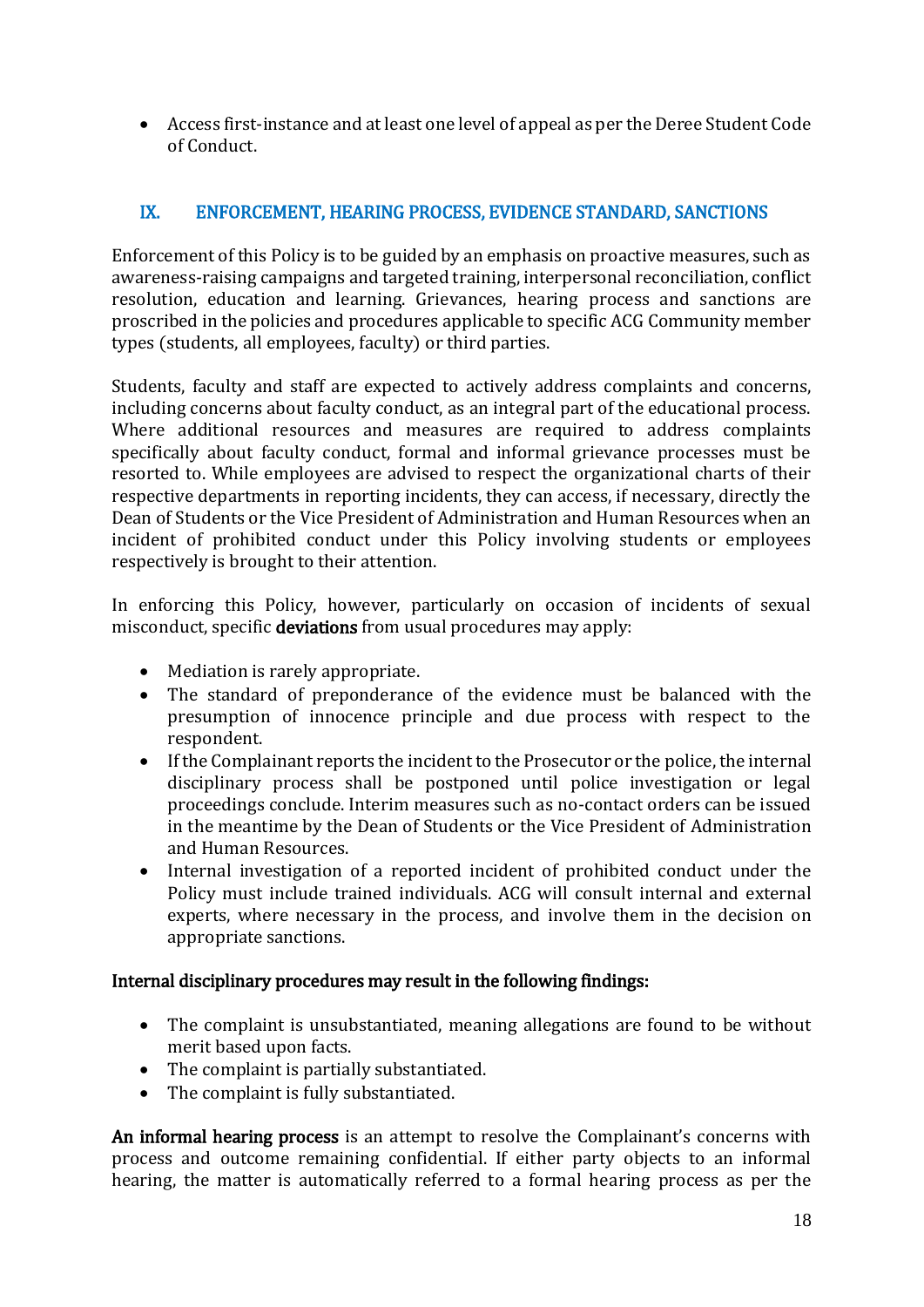respectively applicable internal ACG Policy and Procedures (Student Code of Conduct, Faculty Code of Conduct, ACG Employee Handbook).

In the informal hearing process involving faculty members, first the Vice President of Administration and Human Resources discusses the complaint with the faculty member. Additional steps such as direct discussions with both parties, individually and collectively, may be taken as deemed necessary by the Dean of Students and the Vice President of Administration and Human Resources to facilitate mutual understanding and effectively address and resolve the issue. A summary of the informal hearing process, covered by confidentiality as appropriate, is inserted in Jenzabar.

Filing a formal complaint against a faculty member must meet conditions of fairness and due process. The behavior/incident must constitute an alleged violation of the Faculty Code of Conduct and/or the ACG Employee Handbook in spirit or letter and must cause significant distress and/or harm to the complainant or to the integrity and reputation of ACG, or both. To file a formal complaint, students must provide a signed Incident Report Form to the Dean of Students, who notifies immediately the Vice President of Administration and Human Resources; employees must contact directly the Vice President of Administration and Human Resources.

The Vice President of Administration and Human Resources determines which ACG Policy and Procedure shall apply; it is at the discretion of the College to form *ad hoc* Disciplinary Committees at first instance and appeal levels to address incidents involving different ACG Community member types. To protect the complainant from the pressure to withdraw the complaint, the complaint may not be withdrawn until the conclusion of the formal hearing process.

#### Possible sanctions for ACG Employees in violation of this Policy:

- If the complaint is unsubstantiated, no action is taken.
- If the complaint is partially substantiated, or if minor claims are fully substantiated, sanctions may include, but are not limited to, a formal letter of apology, mentoring, counseling or continuing education, or a period of probation.
- If the complaint is fully substantiated, or if major claims are partially or fully substantiated, sanctions may include, but are not limited to, a formal letter of apology, mentoring, counseling or continuing education, a period of probation, suspension or removal. For suspension or removal, the internal ACG Committee convenes in the presence of ACG's legal advisors.

#### The formal hearing process can result in:

- Sanctions
- Accommodations for the Complainant/victim
- Additional remedies and measures for the College community

The parties will be informed about the results of the formal hearing process by simultaneous written notice, incl. description of applicable appellate procedures, grounds for appeal and the entity that will decide appeals shall be described in the written notice.

### X. TRAINING, PREVENTION AND AWARENESS-RAISING